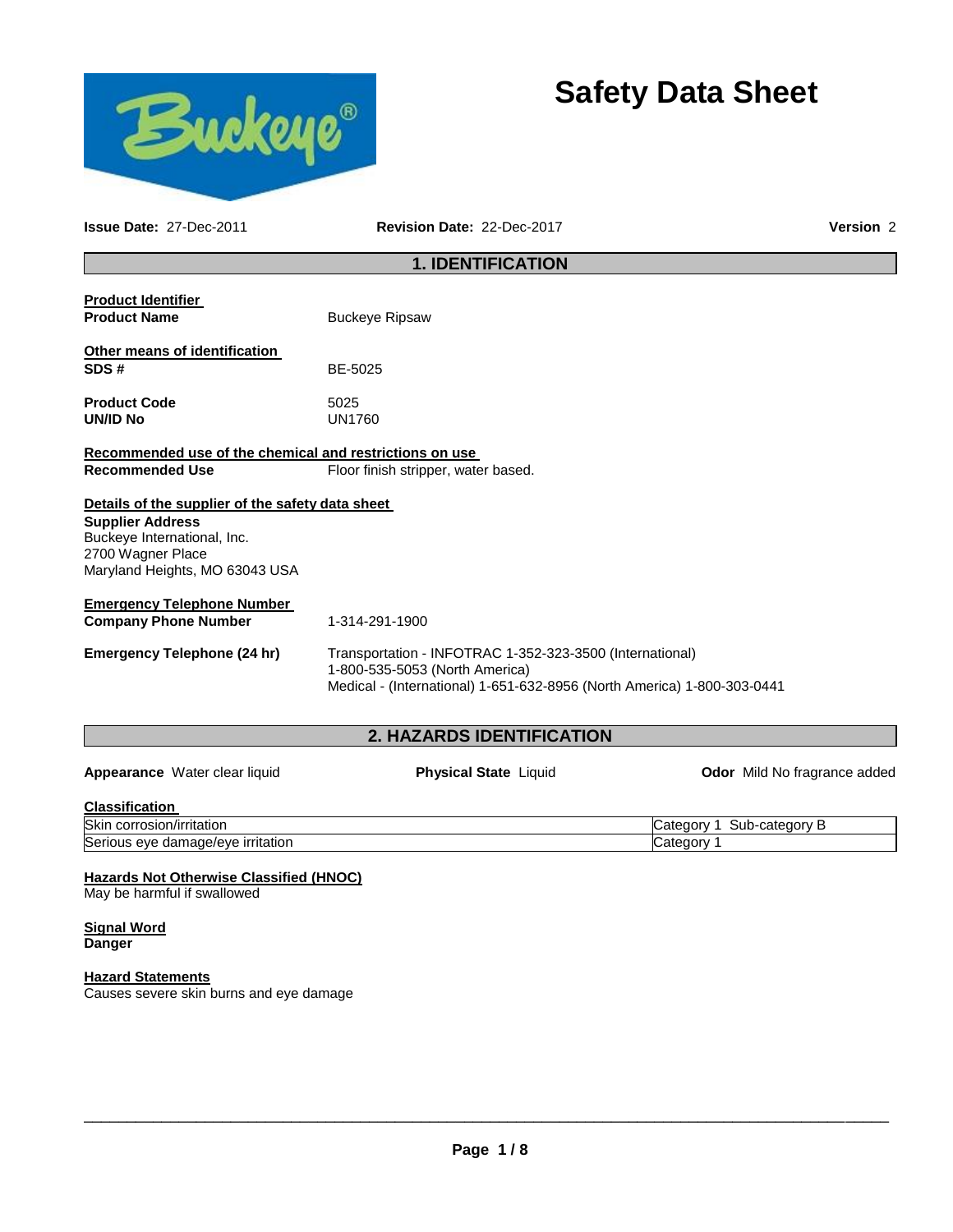

# **Precautionary Statements - Prevention**

Do not breathe dust/fume/gas/mist/vapors/spray Wash face, hands and any exposed skin thoroughly after handling Wear protective gloves/protective clothing/eye protection/face protection

#### **Precautionary Statements - Response**

IF IN EYES: Rinse cautiously with water for several minutes. Remove contact lenses, if present and easy to do. Continue rinsing Immediately call a poison center or doctor/physician IF ON SKIN (or hair): Remove/Take off immediately all contaminated clothing. Rinse skin with water/shower Wash contaminated clothing before reuse IF INHALED: Remove victim to fresh air and keep at rest in a position comfortable for breathing Immediately call a poison center or doctor/physician IF SWALLOWED: rinse mouth. Do NOT induce vomiting

#### **Precautionary Statements - Storage**

Store locked up

## **Precautionary Statements - Disposal**

Dispose of contents/container to an approved waste disposal plant

#### **Other Hazards**

Harmful to aquatic life with long lasting effects

# **3. COMPOSITION/INFORMATION ON INGREDIENTS**

| <b>Chemical Name</b>             | <b>CAS No</b>  | Weight-% |
|----------------------------------|----------------|----------|
| Water                            | 7732-18-5      | >56.9    |
| Benzyl alcohol                   | $100 - 51 - 6$ | < 15.0   |
| Ethylene glycol monophenyl ether | 122-99-6       | < 10.0   |
| Ethanolamine                     | 141-43-5       | 5        |
| Octanoic Acid                    | 124-07-2       | < 5.0    |
| Sodium xylenesulfonate           | 1300-72-7      | <4.0     |
| Sodium metasilicate              | 6834-92-0      |          |
| Sodium hydroxide                 | 1310-73-2      |          |

\*\*If Chemical Name/CAS No is "proprietary" and/or Weight-% is listed as a range, the specific chemical identity and/or percentage of composition has been withheld as a trade secret.\*\*

## **4. FIRST-AID MEASURES**

## **First Aid Measures**

| <b>Eve Contact</b>  | Rinse cautiously with water for several minutes. Remove contact lenses, if present and<br>easy to do. Continue rinsing. Seek immediate medical attention/advice.                                            |
|---------------------|-------------------------------------------------------------------------------------------------------------------------------------------------------------------------------------------------------------|
| <b>Skin Contact</b> | Wash off immediately with plenty of water for at least 15 minutes. Take off contaminated<br>clothing. Wash contaminated clothing before reuse. Get medical attention if irritation<br>develops or persists. |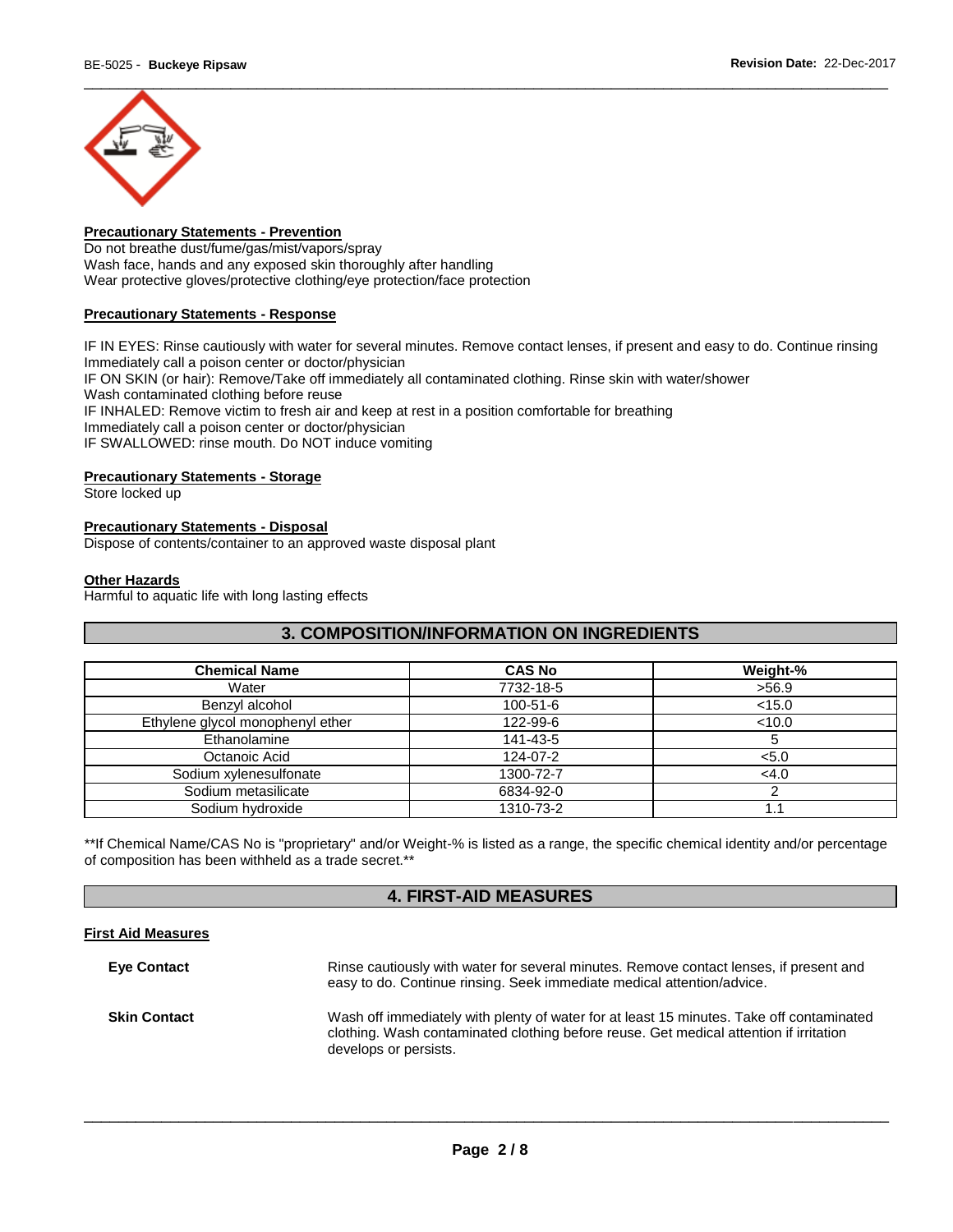| Inhalation                          | Remove victim to fresh air and keep at rest in a position comfortable for breathing. Get<br>medical attention immediately.                                                                                   |
|-------------------------------------|--------------------------------------------------------------------------------------------------------------------------------------------------------------------------------------------------------------|
| Ingestion                           | Drink 1 or 2 glasses of water. Do not induce vomiting. Never give anything by mouth to an<br>unconscious person. Call a physician or poison control center immediately.                                      |
| Most important symptoms and effects |                                                                                                                                                                                                              |
| <b>Symptoms</b>                     | May cause redness, pain, and severe skin burns. Nausea. Headache. May cause skin<br>irritation and defatting of skin with repeated/prolonged contact. Eye contact may cause<br>redness or burning sensation. |
|                                     | Indication of any immediate medical attention and special treatment needed                                                                                                                                   |

**Notes to Physician** Treat symptomatically. Dermatitis or other pre-existing skin conditions may be aggravated by overexposure to this product.

## **5. FIRE-FIGHTING MEASURES**

#### **Suitable Extinguishing Media**

Use extinguishing measures that are appropriate to local circumstances and the surrounding environment.

**Unsuitable Extinguishing Media** Not determined.

#### **Specific Hazards Arising from the Chemical**

Toxic products of combustion.

**Hazardous Combustion Products** Oxides of sulfur. Carbon oxides. Nitrogen oxides (NOx). Silicon oxides.

## **Protective equipment and precautions for firefighters**

As in any fire, wear self-contained breathing apparatus pressure-demand, MSHA/NIOSH (approved or equivalent) and full protective gear.

## **6. ACCIDENTAL RELEASE MEASURES**

## **Personal precautions, protective equipment and emergency procedures**

**Personal Precautions Use personal protective equipment as required.** 

**Environmental Precautions** See Section 12 for additional Ecological Information.

#### **Methods and material for containment and cleaning up**

**Methods for Containment** Prevent further leakage or spillage if safe to do so. **Methods for Clean-Up** Pick up with mop, wet/dry vac, or absorbent material. Rinse area with clear water and allow floor to dry before allowing traffic.

#### **7. HANDLING AND STORAGE**

#### **Precautions for safe handling**

**Advice on Safe Handling** Do not breathe dust/fume/gas/mist/vapors/spray. Wash face, hands, and any exposed skin thoroughly after handling. Use personal protection recommended in Section 8. Keep out of the reach of children.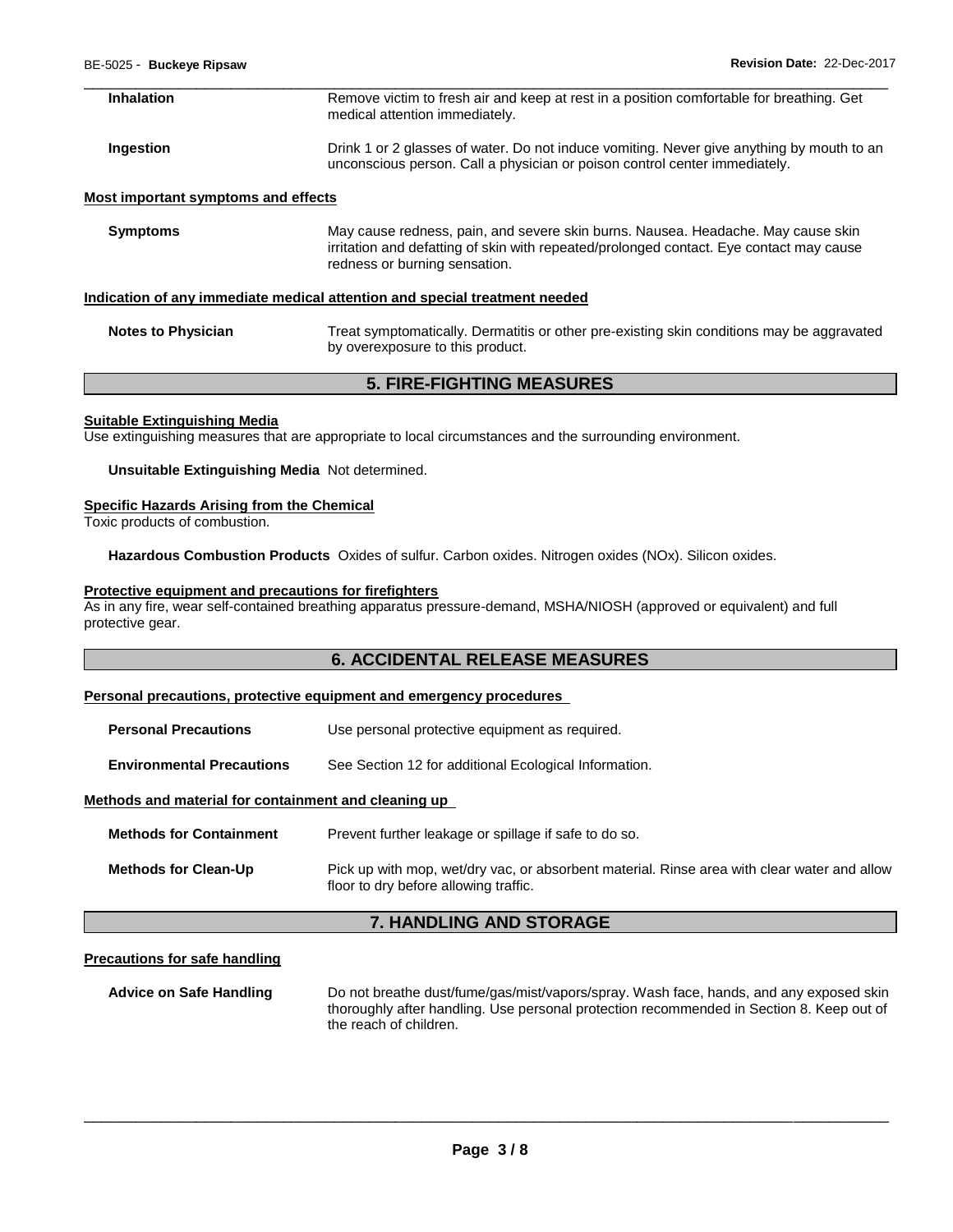#### **Conditions for safe storage, including any incompatibilities**

| <b>Storage Conditions</b>     | Keep containers tightly closed in a dry, cool and well-ventilated place. Store locked up.<br>Store at room temperature. Store away from incompatible materials. Store on low shelves. |  |
|-------------------------------|---------------------------------------------------------------------------------------------------------------------------------------------------------------------------------------|--|
| <b>Incompatible Materials</b> | Chlorine bleach. Acids.                                                                                                                                                               |  |

\_\_\_\_\_\_\_\_\_\_\_\_\_\_\_\_\_\_\_\_\_\_\_\_\_\_\_\_\_\_\_\_\_\_\_\_\_\_\_\_\_\_\_\_\_\_\_\_\_\_\_\_\_\_\_\_\_\_\_\_\_\_\_\_\_\_\_\_\_\_\_\_\_\_\_\_\_\_\_\_\_\_\_\_\_\_\_\_\_\_\_\_\_

## **8. EXPOSURE CONTROLS/PERSONAL PROTECTION**

# **Exposure Guidelines**

| <b>Chemical Name</b> | <b>ACGIH TLV</b>            | <b>OSHA PEL</b>                       | <b>NIOSH IDLH</b>           |
|----------------------|-----------------------------|---------------------------------------|-----------------------------|
| Ethanolamine         | STEL: 6 ppm                 | TWA: 3 ppm                            | IDLH: 30 ppm                |
| 141-43-5             | TWA: 3 ppm                  | TWA: 6 mg/m <sup>3</sup>              | TWA: 3 ppm                  |
|                      |                             | (vacated) TWA: 3 ppm                  | TWA: $8 \text{ mg/m}^3$     |
|                      |                             | (vacated) TWA: $8 \text{ mg/m}^3$     | STEL: 6 ppm                 |
|                      |                             | (vacated) STEL: 6 ppm                 | STEL: $15 \text{ mg/m}^3$   |
|                      |                             | (vacated) STEL: 15 mg/m <sup>3</sup>  |                             |
| Sodium metasilicate  | 2 mg/ $m3$                  | $2 \text{ mg/m}^3$                    |                             |
| 6834-92-0            |                             |                                       |                             |
| Sodium hydroxide     | Ceiling: $2 \text{ mg/m}^3$ | TWA: $2 \text{ mg/m}^3$               | IDLH: 10 mg/m <sup>3</sup>  |
| 1310-73-2            |                             | (vacated) Ceiling: $2 \text{ mg/m}^3$ | Ceiling: $2 \text{ mq/m}^3$ |

## **Appropriate engineering controls**

**Engineering Controls Apply technical measures to comply with the occupational exposure limits.** 

#### **Individual protection measures, such as personal protective equipment**

| <b>Eye/Face Protection</b>      | Risk of contact: Wear approved safety goggles.                                                                                                                                             |
|---------------------------------|--------------------------------------------------------------------------------------------------------------------------------------------------------------------------------------------|
| <b>Skin and Body Protection</b> | Rubber gloves or other impervious gloves. Normal work clothing (long sleeved shirts and<br>long pants) is recommended. Wear water or chemical resistant footwear when scrubbing<br>floors. |
| <b>Respiratory Protection</b>   | No protection is ordinarily required under normal conditions of use and with adequate<br>ventilation.                                                                                      |

**General Hygiene Considerations** Wash contaminated clothing before reuse.

# **9. PHYSICAL AND CHEMICAL PROPERTIES**

## **Information on basic physical and chemical properties**

| <b>Physical State</b><br>Appearance<br>Color | Liauid<br>Water clear liquid<br>Water clear | Odor<br><b>Odor Threshold</b>           | Mild No fragrance added<br>Not determined |
|----------------------------------------------|---------------------------------------------|-----------------------------------------|-------------------------------------------|
| <b>Property</b>                              | Values                                      | Remarks • Method                        |                                           |
| рH                                           | $12.6 \pm 0.3$                              | 1:4 dilution with DI water $12.3\pm0.2$ |                                           |
| <b>Melting Point/Freezing Point</b>          | Not determined                              |                                         |                                           |
| <b>Boiling Point/Boiling Range</b>           | 100 °C / 212 °F                             |                                         |                                           |
| <b>Flash Point</b>                           | None                                        |                                         |                                           |
| <b>Evaporation Rate</b>                      | 1.0                                         | (Water = 1)                             |                                           |
| <b>Flammability (Solid, Gas)</b>             | n/a-liquid                                  |                                         |                                           |
| <b>Upper Flammability Limits</b>             | Not applicable                              |                                         |                                           |
| <b>Lower Flammability Limit</b>              | Not applicable                              |                                         |                                           |
| <b>Vapor Pressure</b>                        | Not determined                              |                                         |                                           |
| <b>Vapor Density</b>                         | Not determined                              |                                         |                                           |
| <b>Specific Gravity</b>                      | 1.06                                        |                                         |                                           |
| <b>Water Solubility</b>                      | Infinite                                    |                                         |                                           |
|                                              |                                             |                                         |                                           |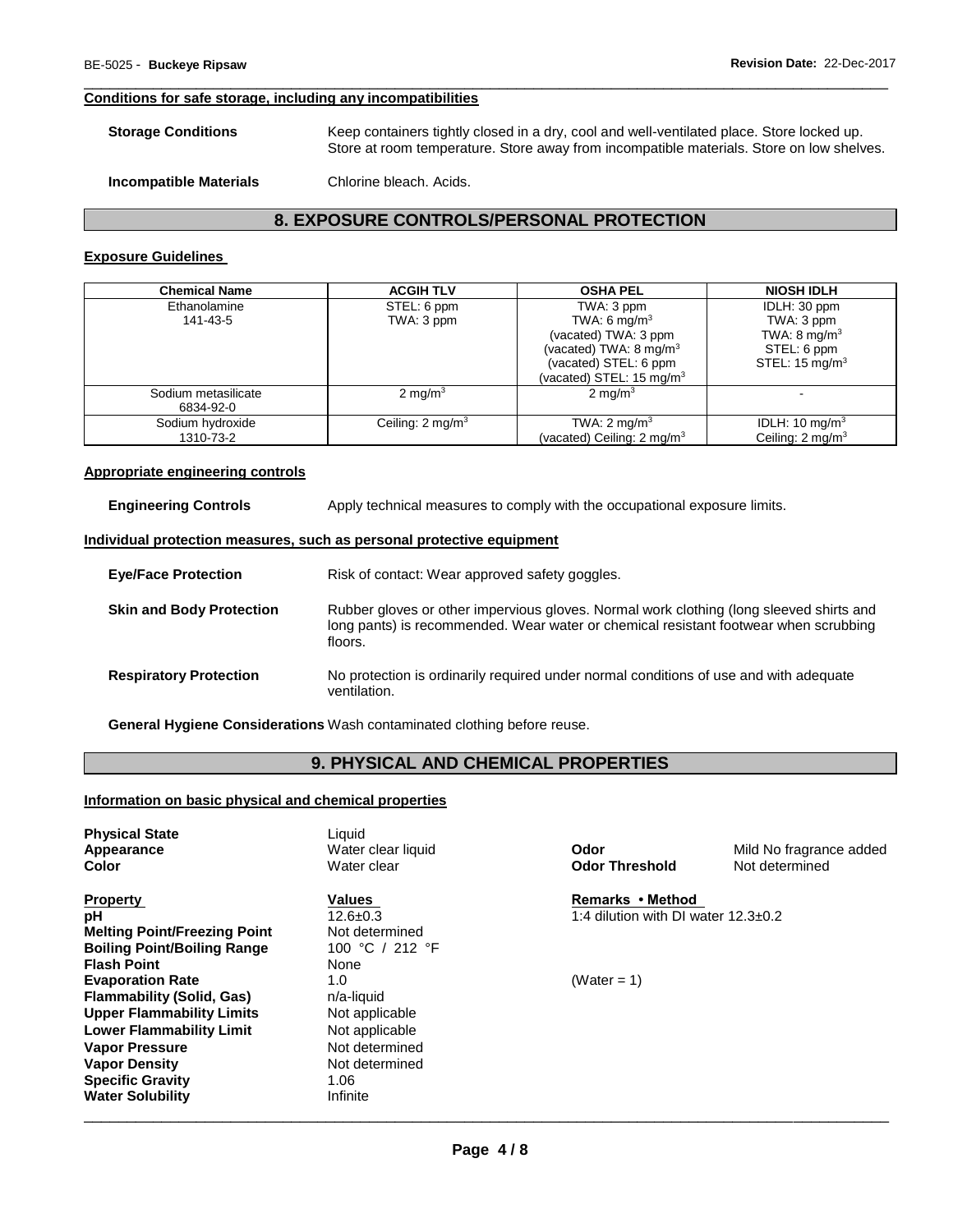| Solubility in other solvents     | Not determined |
|----------------------------------|----------------|
| <b>Partition Coefficient</b>     | Not determined |
| <b>Auto-ignition Temperature</b> | Not determined |
| <b>Decomposition Temperature</b> | Not determined |
| <b>Kinematic Viscosity</b>       | Not determined |
| <b>Dynamic Viscosity</b>         | Not determined |
| <b>Explosive Properties</b>      | Not determined |
| <b>Oxidizing Properties</b>      | Not determined |

# **10. STABILITY AND REACTIVITY**

#### **Reactivity**

Not reactive under normal conditions.

## **Chemical Stability**

Stable under recommended storage conditions.

## **Possibility of Hazardous Reactions**

None under normal processing.

**Hazardous Polymerization** Hazardous polymerization does not occur.

**Conditions to Avoid**

Contact with incompatible materials.

## **Incompatible Materials**

Chlorine bleach. Acids.

## **Hazardous Decomposition Products**

None known.

# **11. TOXICOLOGICAL INFORMATION**

## **Information on likely routes of exposure**

| <b>Product Information</b> |                                  |
|----------------------------|----------------------------------|
| <b>Eye Contact</b>         | Causes severe eye damage.        |
| <b>Skin Contact</b>        | Causes severe skin burns.        |
| <b>Inhalation</b>          | Avoid breathing vapors or mists. |
| Ingestion                  | May be harmful if swallowed.     |

#### **Component Information**

| <b>Chemical Name</b>                         | Oral LD50             | Dermal LD50                                  | <b>Inhalation LC50</b> |
|----------------------------------------------|-----------------------|----------------------------------------------|------------------------|
| Benzyl alcohol<br>100-51-6                   | $= 1230$ mg/kg (Rat)  | $= 2000$ mg/kg (Rabbit)                      | $= 8.8$ mg/L (Rat) 4 h |
| Ethylene glycol monophenyl ether<br>122-99-6 | $= 1260$ mg/kg (Rat)  | $= 5$ mL/kg (Rabbit) = 14422 mg/kg<br>Rat`   |                        |
| Ethanolamine<br>141-43-5                     | $= 1720$ mg/kg (Rat)  | $= 1$ mL/kg (Rabbit) = 1025 mg/kg<br>Rabbit) |                        |
| Octanoic Acid<br>124-07-2                    | $= 10080$ mg/kg (Rat) | $>$ 5 g/kg (Rabbit)                          |                        |
| Sodium xylenesulfonate<br>1300-72-7          | $= 7200$ mg/kg (Rat)  |                                              |                        |
| Sodium metasilicate<br>6834-92-0             | $= 600$ mg/kg (Rat)   |                                              |                        |
| Sodium hydroxide<br>1310-73-2                |                       | $= 1350$ mg/kg (Rabbit)                      |                        |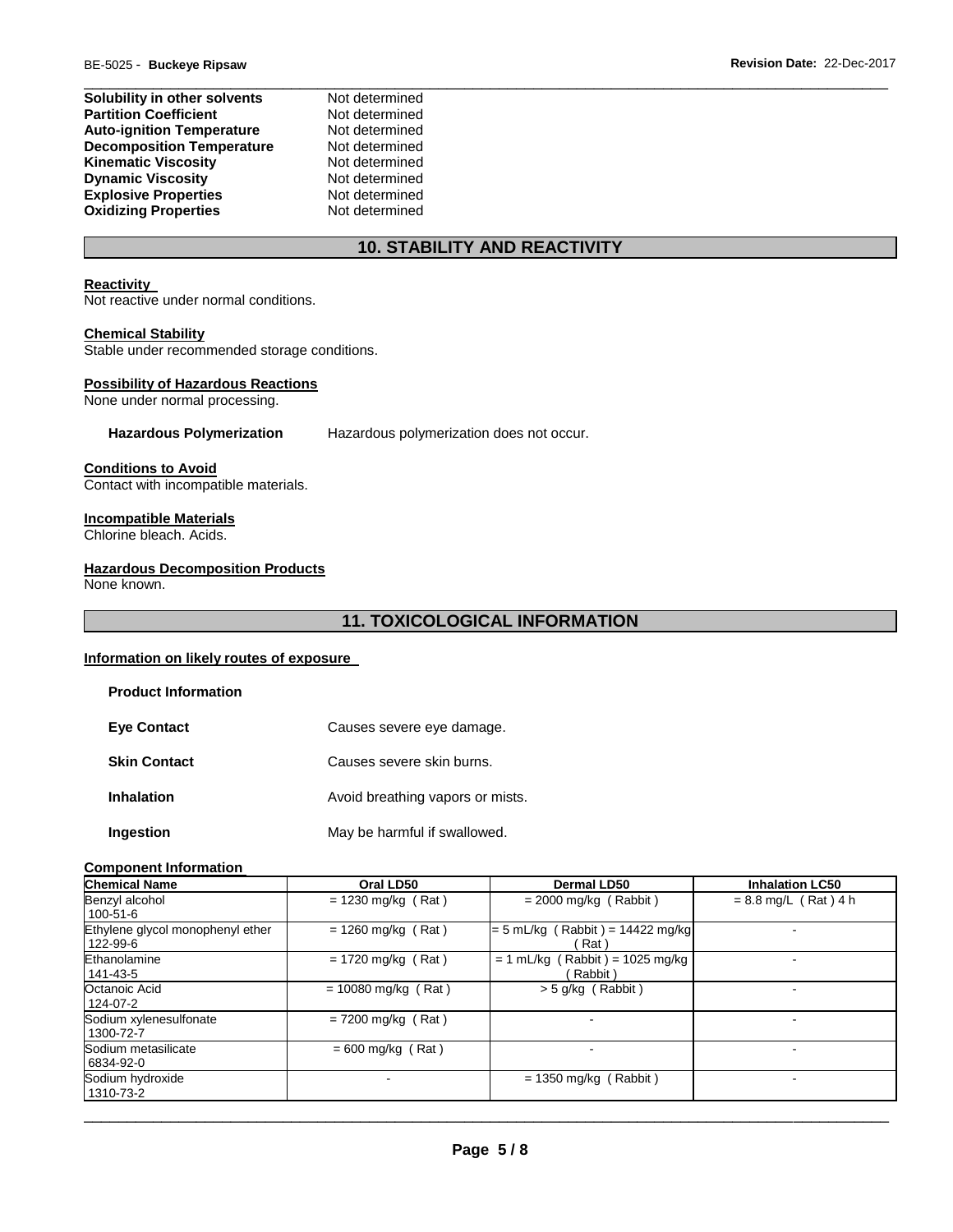## **Information on physical, chemical and toxicological effects**

**Symptoms** Please see section 4 of this SDS for symptoms.

#### **Delayed and immediate effects as well as chronic effects from short and long-term exposure**

**Carcinogenicity** This product does not contain any carcinogens or potential carcinogens as listed by OSHA, IARC or NTP.

## **Numerical measures of toxicity**

Not determined

# **12. ECOLOGICAL INFORMATION**

\_\_\_\_\_\_\_\_\_\_\_\_\_\_\_\_\_\_\_\_\_\_\_\_\_\_\_\_\_\_\_\_\_\_\_\_\_\_\_\_\_\_\_\_\_\_\_\_\_\_\_\_\_\_\_\_\_\_\_\_\_\_\_\_\_\_\_\_\_\_\_\_\_\_\_\_\_\_\_\_\_\_\_\_\_\_\_\_\_\_\_\_\_

#### **Ecotoxicity**

Harmful to aquatic life with long lasting effects.

| <b>Chemical Name</b>                            | Algae/aquatic plants                           | Fish                                                                                                                                                                                                                                                                                              | <b>Toxicity to</b>                                                                                           | <b>Crustacea</b>                             |
|-------------------------------------------------|------------------------------------------------|---------------------------------------------------------------------------------------------------------------------------------------------------------------------------------------------------------------------------------------------------------------------------------------------------|--------------------------------------------------------------------------------------------------------------|----------------------------------------------|
|                                                 |                                                |                                                                                                                                                                                                                                                                                                   | microorganisms                                                                                               |                                              |
| Benzyl alcohol<br>100-51-6                      | 35: 3 h Anabaena variabilis<br>mg/L EC50       | 460: 96 h Pimephales<br>promelas mg/L LC50 static<br>10: 96 h Lepomis<br>macrochirus mg/L LC50<br>static                                                                                                                                                                                          | $EC50 = 50$ mg/L 5 min<br>$EC50 = 63.7$ mg/L 15 min<br>$EC50 = 63.7$ mg/L 5 min<br>$EC50 = 71.4$ mg/L 30 min | 23: 48 h water flea mg/L<br>EC <sub>50</sub> |
| Ethylene glycol monophenyl<br>ether<br>122-99-6 | 500: 72 h Desmodesmus<br>subspicatus mg/L EC50 | 337 - 352: 96 h Pimephales<br>promelas mg/L LC50 flow-<br>through 366: 96 h<br>Pimephales promelas mg/L<br>LC50 static 220 - 460: 96 h<br>Leuciscus idus mg/L LC50<br>static                                                                                                                      | $EC50 = 32.4$ mg/L 5 min<br>$EC50 = 880$ mg/L 17 h                                                           | 500: 48 h Daphnia magna<br>mg/L EC50         |
| Ethanolamine<br>141-43-5                        | 15: 72 h Desmodesmus<br>subspicatus mg/L EC50  | 227: 96 h Pimephales<br>promelas mg/L LC50 flow-<br>through 3684: 96 h<br>Brachydanio rerio mg/L<br>LC50 static 300 - 1000: 96 h<br>Lepomis macrochirus mg/L<br>LC50 static 114 - 196: 96 h<br>Oncorhynchus mykiss mg/L<br>LC50 static 200: 96 h<br>Oncorhynchus mykiss mg/L<br>LC50 flow-through | $EC50 = 110$ mg/L 17 h<br>$EC50 = 12200$ mg/L 2 h<br>$EC50 = 13.7$ mg/L 30 min                               | 65: 48 h Daphnia magna<br>mg/L EC50          |
| Octanoic Acid<br>124-07-2                       |                                                | 310: 96 h Oryzias latipes<br>mg/L LC50 semi-static 110:<br>96 h Brachydanio rerio mg/L<br>LC50 semi-static                                                                                                                                                                                        |                                                                                                              | 170: 24 h Daphnia magna<br>mg/L EC50         |
| Sodium metasilicate<br>6834-92-0                |                                                | 210: 96 h Brachydanio rerio<br>mg/L LC50 semi-static 210:<br>96 h Brachydanio rerio mg/L<br><b>LC50</b>                                                                                                                                                                                           |                                                                                                              | 216: 96 h Daphnia magna<br>mg/L EC50         |
| Sodium hydroxide<br>1310-73-2                   |                                                | 45.4: 96 h Oncorhynchus<br>mykiss mg/L LC50 static                                                                                                                                                                                                                                                |                                                                                                              |                                              |

## **Persistence/Degradability**

Not determined.

#### **Bioaccumulation**

Not determined.

## **Mobility**

| <b>Chemical Name</b> | <b>Coefficient</b><br>$  -$<br>Partition |
|----------------------|------------------------------------------|
| alcohol:<br>Benzvl   | .                                        |
| 100-51-6             |                                          |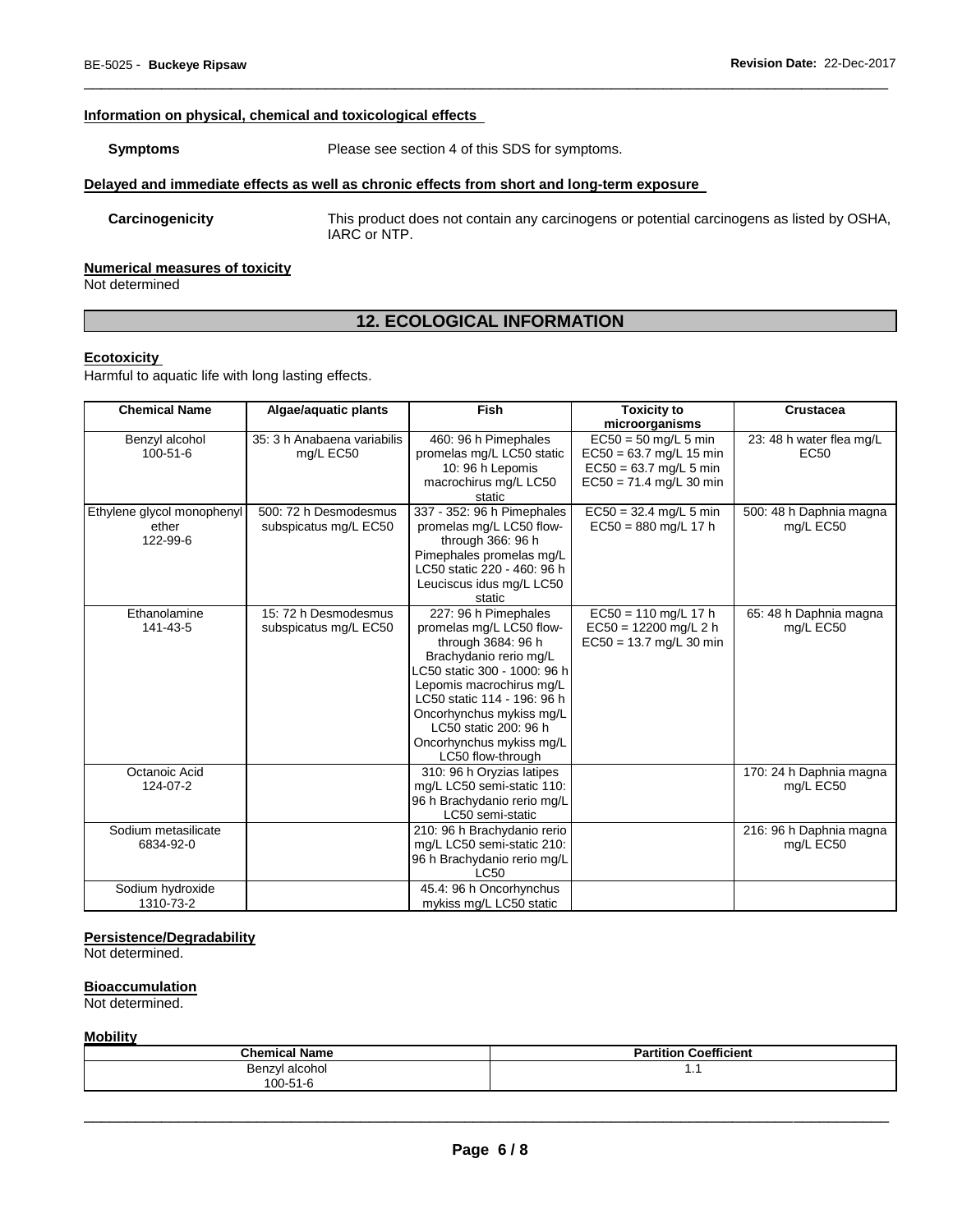| Ethylene glycol monophenyl ether<br>122-99-6 | 1.13    |
|----------------------------------------------|---------|
| Ethanolamine<br>141-43-5                     | $-1.91$ |
| Octanoic Acid<br>124-07-2                    | 2.92    |

## **Other Adverse Effects**

Not determined

| <b>13. DISPOSAL CONSIDERATIONS</b> |                                                                                                        |  |  |
|------------------------------------|--------------------------------------------------------------------------------------------------------|--|--|
| Waste Treatment Methods            |                                                                                                        |  |  |
| <b>Disposal of Wastes</b>          | Disposal should be in accordance with applicable regional, national and local laws and<br>regulations. |  |  |
| <b>Contaminated Packaging</b>      | Disposal should be in accordance with applicable regional, national and local laws and<br>regulations. |  |  |

**California Hazardous Waste Status** This product contains one or more substances that are listed with the State of California as a hazardous waste

| <b>Chemical Name</b>                                                                                         |                                                                                                                                | <b>California Hazardous Waste Status</b>                  |  |
|--------------------------------------------------------------------------------------------------------------|--------------------------------------------------------------------------------------------------------------------------------|-----------------------------------------------------------|--|
| Sodium hydroxide                                                                                             |                                                                                                                                | Toxic                                                     |  |
| 1310-73-2                                                                                                    |                                                                                                                                | Corrosive                                                 |  |
|                                                                                                              |                                                                                                                                |                                                           |  |
|                                                                                                              |                                                                                                                                | <b>14. TRANSPORT INFORMATION</b>                          |  |
| <b>Note</b>                                                                                                  | Please see current shipping paper for most up to date shipping information, including<br>exemptions and special circumstances. |                                                           |  |
| <b>DOT</b><br><b>UN/ID No</b><br><b>Proper Shipping Name</b><br><b>Hazard Class</b><br><b>Packing Group</b>  | <b>UN1760</b><br>8<br>$\mathsf{II}$                                                                                            | Corrosive liquid, n.o.s. (Ethanolamine, Sodium hydroxide) |  |
| <b>IATA</b><br><b>UN/ID No</b><br><b>Proper Shipping Name</b><br><b>Hazard Class</b><br><b>Packing Group</b> | <b>UN1760</b><br>8<br>$\mathsf{I}$                                                                                             | Corrosive liquid, n.o.s. (Ethanolamine, Sodium hydroxide) |  |
| <b>IMDG</b><br><b>UN/ID No</b><br><b>Proper Shipping Name</b><br><b>Hazard Class</b><br><b>Packing Group</b> | <b>UN1760</b><br>8<br>Ш                                                                                                        | Corrosive liquid, n.o.s. (Ethanolamine, Sodium hydroxide) |  |

# **15. REGULATORY INFORMATION**

#### **International Inventories**

Not determined